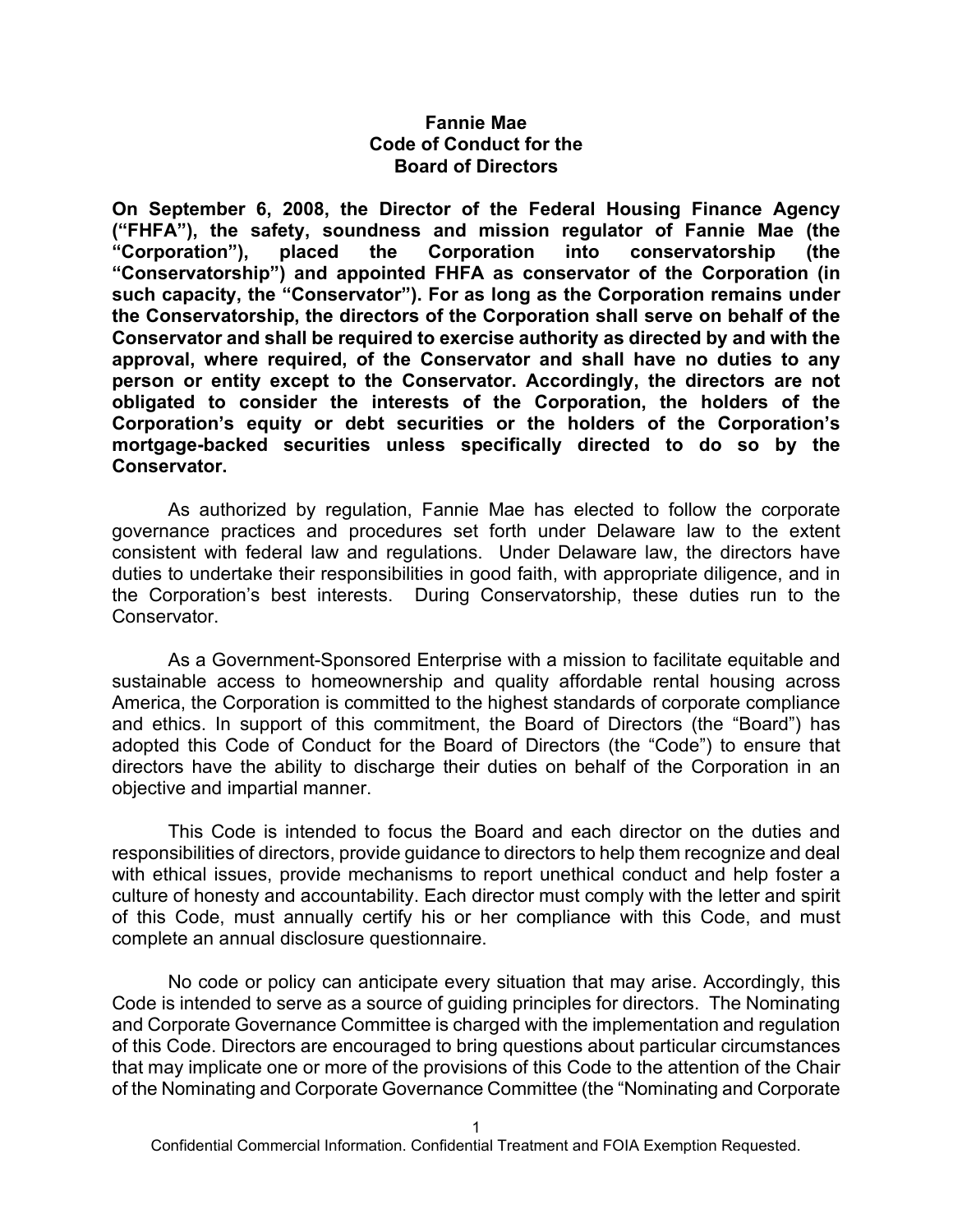Governance Committee Chair") or another member of the Nominating and Corporate Governance Committee, who may consult with inside or outside legal counsel as appropriate.

Directors who also serve as officers of the Corporation ("Management Directors") must follow this Code in addition to the Corporation's Code of Conduct for Employees, as well as applicable policies and procedures referenced in the Employee Code (collectively, the "Employee Code"). In the event of a conflict or inconsistency between this Code and the Employee Code, the obligations of Management Directors shall be determined according to the Code or the Employee Code, whichever is more restrictive.

# **A. Conflicts of interest**

1. Directors should avoid any conflicts of interest between themselves and the Corporation. A conflict of interest arises when a person's private interest interferes in any way—or even appears to interfere—with the interests of the Corporation as a whole. A conflict can arise when a director takes actions or has interests that make it difficult to perform his or her work objectively and effectively for the Corporation. Conflicts of interest also arise when a director, or a member of his or her immediate family,  $1$  receives improper personal benefits as a result of his or her status as a director of the Corporation. Any situation that involves, or appears to involve, a conflict of interest must be disclosed to the Nominating and Corporate Governance Committee Chair or another member of the Nominating and Corporate Governance Committee, except for Managing Directors who must disclose such items to the Chief Compliance Officer or his or her designee.

For example, a director must disclose his or her financial interest,<sup>[2](#page-5-1)</sup> or the financial interest of any member of his or her immediate family, or any of his or her business associates<sup>[3](#page-5-2)</sup> in any transaction being considered by the Board. In addition, directors must disclose information regarding their financial interests in organizations doing business with the Corporation.

The Nominating and Corporate Governance Committee Chair or member of the Nominating and Corporate Governance Committee who receives such a disclosure shall notify the General Counsel of the Corporation (the "General Counsel") or his/her designee. The Nominating and Corporate Governance Committee shall consider the issue, with the advice of counsel if appropriate, and take further action as necessary, consistent with the duties and responsibilities provided in the Nominating and Corporate Governance Committee Charter. Directors also are required to comply with the Corporation's procedures for the review, approval, or ratification of related person transactions.

2. It is imperative that all directors, whether appointed or elected, exercise good faith by disclosing information relating to conflicts or potential conflicts of interest. Directors must excuse themselves from voting on any issue before the Board that could result in a conflict, self-dealing or other circumstance wherein their position as directors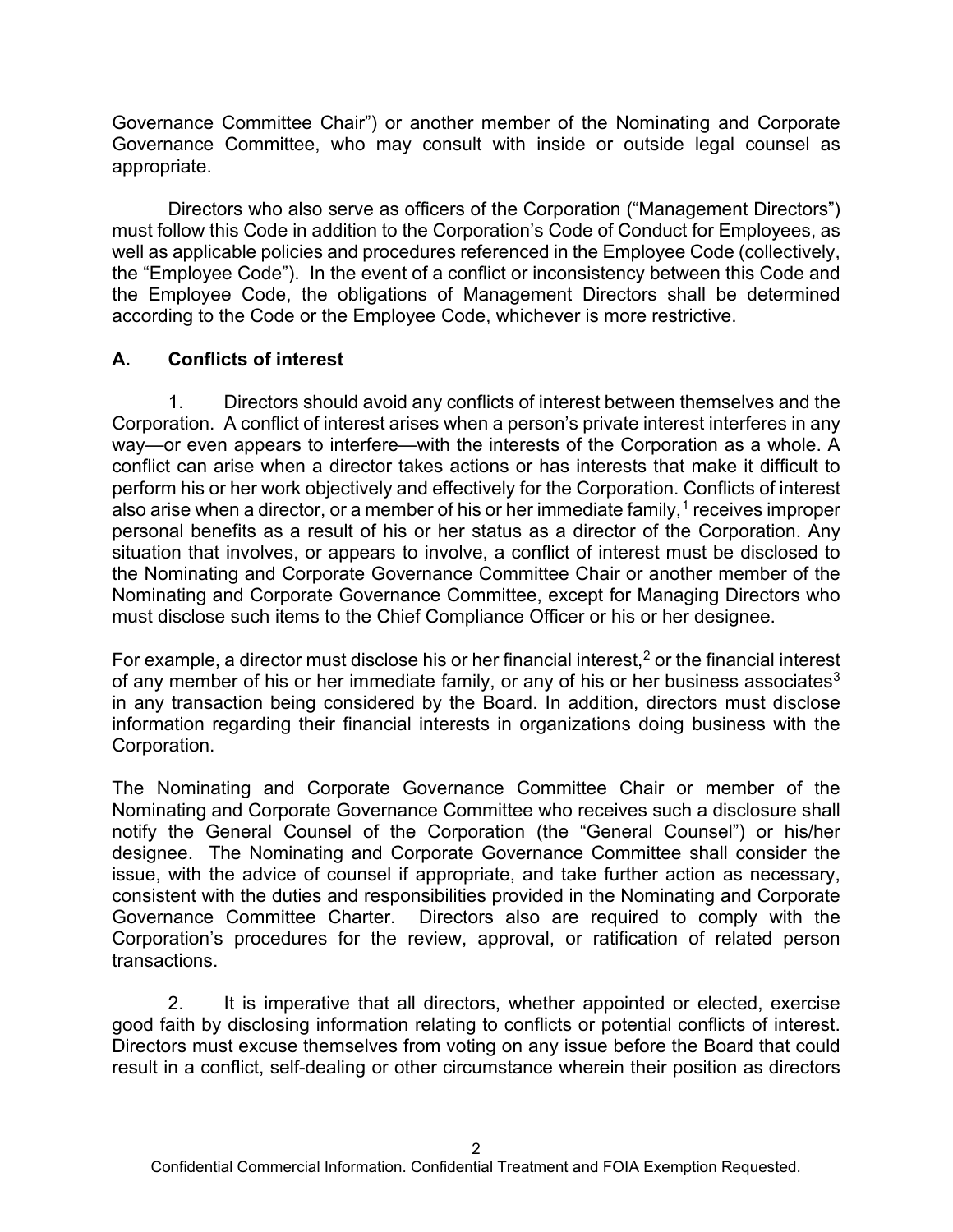would be detrimental to the Corporation or result in a noncompetitive, favored or unfair advantage to either themselves or their associates.

3. Directors must not engage in any conduct or activity that is inconsistent with the Corporation's best interests, as defined by the Conservator's express directions, its policies and applicable law, or that disrupts or impairs the Corporation's relationship with any person or entity with which the Corporation has or proposes to enter into a business or contractual relationship.

4. A director, or any member of his or her immediate family, should not offer, solicit or accept gifts in those instances where the gift is being made in order to influence the director's actions as a Corporation Board member, or where the offer, solicitation or acceptance of such gift may give the appearance of a conflict of interest.

5. Directors should not accept compensation for services performed for the Corporation from any source other than the Corporation.

# **B. Corporate opportunities**

Directors are prohibited from: (1) taking for themselves opportunities that are discovered through the use of the Corporation's property or information, or through their position as a director; (2) using the Corporation's property, information or the director's position as a director for personal gain; or (3) competing with the Corporation; provided, however, that if the Corporation's disinterested directors determine that the Corporation will not pursue an opportunity, then a director may do so. Directors owe a duty to the Corporation to advance its legitimate interests when the opportunity to do so arises.

# **C. Confidentiality**

Directors must maintain the confidentiality of information entrusted to them by the Corporation and any other confidential information about the Corporation that comes to them, from whatever source, in their capacity as a director, except when disclosure is authorized or legally mandated. Furthermore, the obligation to preserve confidential information continues even after the director's term with the Corporation ends. For purposes of this Code, "confidential information" includes all non-public information relating to the Corporation, including all documents concerning the Corporation's operations and activities, and the work, deliberations and discussions of the Board, the Corporation's officers and the Board committees. Directors also are required to comply with applicable Corporation and Conservator policies on external communications.

### **D. Fair dealing**

Directors should endeavor to deal fairly with the Corporation's customers, suppliers, competitors and employees. Directors should not take unfair advantage of anyone through manipulation, concealment, abuse of privileged information, misrepresentation of material facts or any other unfair-dealing practice.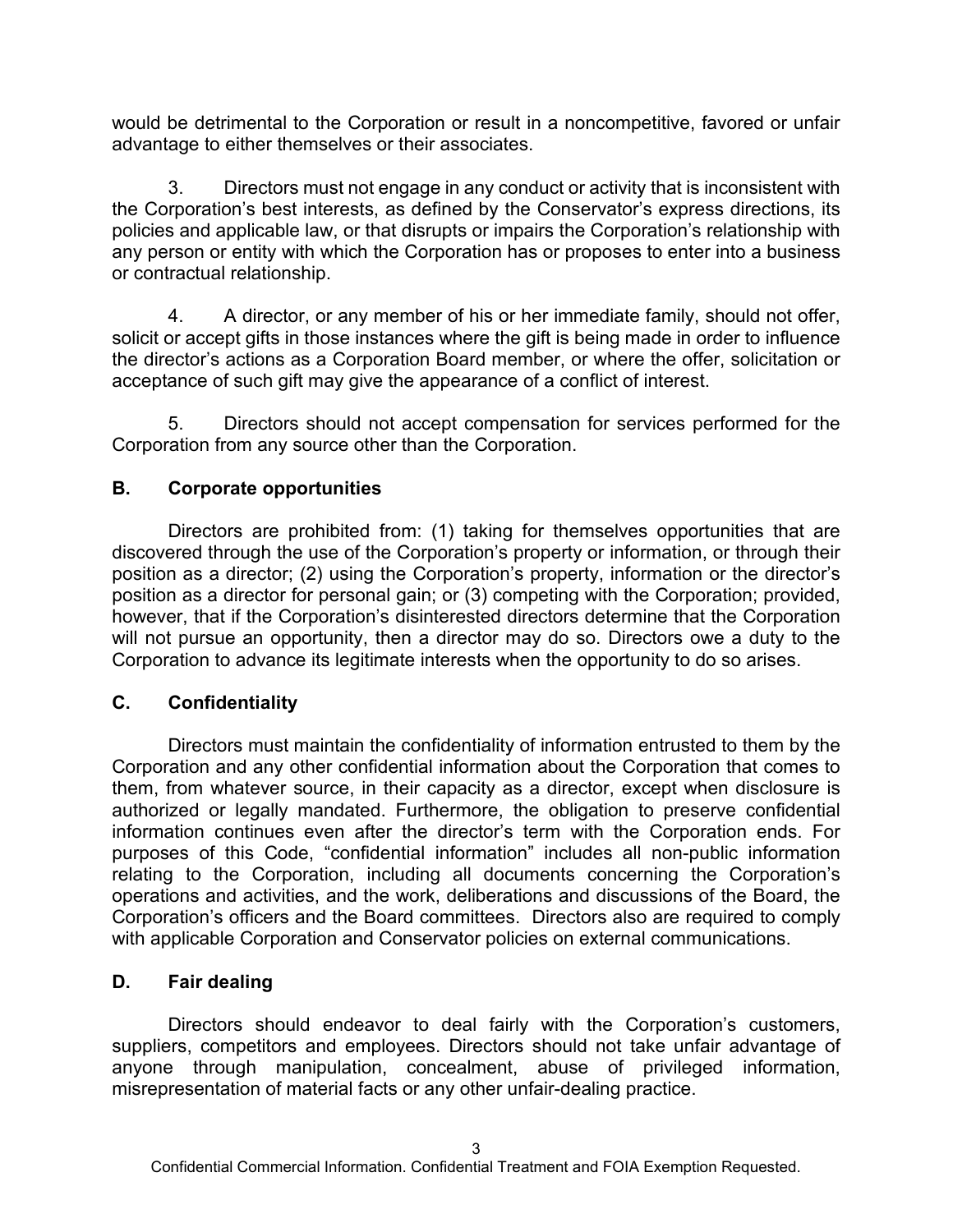### **E. Protection and proper use of Corporation assets**

Directors shall oversee the protection of the Corporation's assets and their efficient use. The Corporation's assets include not only tangible items but also intellectual property (such as ideas, inventions, trade secrets, copyrighted materials and trademarked materials). Theft, carelessness and waste have a direct negative impact on the Corporation's interests. Corporation assets should be used for legitimate business purposes. Directors may not use Corporation assets, labor or information for personal use unless approved by the Nominating and Corporate Governance Committee or as part of a compensation or expense reimbursement program available to all directors.

#### **F. Compliance with laws, rules and regulations**

Directors shall comply, and oversee compliance by employees, officers and other directors, with laws, rules and regulations applicable to the Corporation. The Corporation is a Government-Sponsored Enterprise and, thus, is subject to special statutory and regulatory provisions. In addition, for as long as the Corporation remains under the Conservatorship, the Corporation shall be subject to the directions and policies of the Conservator and to certain statutory and regulatory provisions applicable to the Conservatorship. These provisions, directions and policies encompass interactions between the Corporation's directors, officers and employees and the Conservator and any other governmental entities, congressional staff or regulatory personnel of entities with jurisdiction over any aspect of the Corporation's business. Directors should familiarize themselves with these provisions and policies and consult with the General Counsel if they have any questions. Furthermore, directors must cooperate with the Conservator and any other appropriate government inquiry, investigation or proceeding, while at the same time protecting, subject to the Conservator's directions, the legal rights of the Corporation and its employees. All governmental inquiries (other than by the Conservator) must be referred to the General Counsel before the director participates in an interview or discloses any information.

#### **G. Insider trading**

Trading in the Corporation's securities or those of any other company while in possession of material, non-public information or communicating such information to others is strictly prohibited and constitutes a violation of the securities laws of the United States. Directors must abide at all times with the Corporation's Insider Trading Policy, a copy of which has been provided to the directors separately.

#### **H. Full, fair, accurate and timely public disclosures**

The Board, acting principally through the Audit Committee, shall oversee the integrity of the accounting and financial reporting systems of the Corporation, including independent audits and systems of internal control and, subject to the Conservator's prior approval, the retention and termination of external auditors. Directors shall oversee the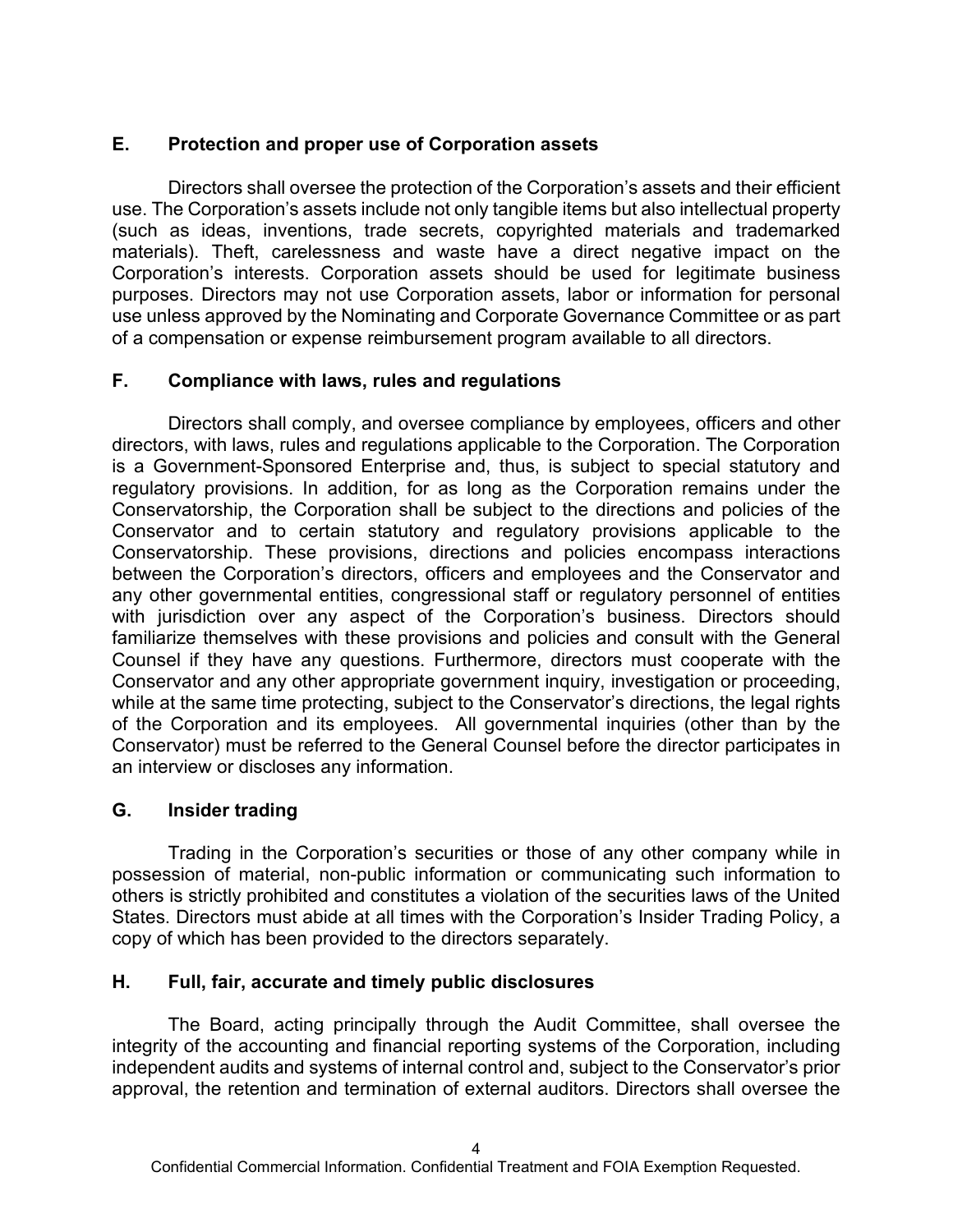process and adequacy of reports, disclosures and communications to the Conservator and the Corporation's regulators, shareholders, investors and potential investors. The Corporation's disclosures should be full, fair, accurate, timely and understandable. No director shall knowingly conceal or falsify information, misrepresent material facts or omit material facts to mislead the Conservator or the Corporation's regulators, shareholders, investors, potential investors or external auditors. In accordance with the Corporation's Disclosure Controls and Procedures Policy, no director, unless authorized, shall respond to inquiries from analysts, the investment community or the media on behalf of Fannie Mae.

### **I. Encouraging the reporting of any illegal or unethical behavior**

Directors should promote ethical behavior and take steps to ensure the Corporation: (1) encourages employees to talk to supervisors, managers and other appropriate personnel when in doubt about the best course of action in a particular situation; (2) encourages employees to report violations of laws, rules, regulations or the Employee Code to the appropriate personnel; and (3) informs employees that the Corporation will not allow retaliation for reports made in good faith.

### **J. Compliance procedures**

### 1. Reporting known or suspected violations

Directors should communicate any known or suspected violations of the Code promptly to the Nominating and Corporate Governance Committee Chair or another member of the Nominating and Corporate Governance Committee. The Nominating and Corporate Governance Committee Chair (or such other member if applicable) will report any known or suspected violations of the Code to the Board. The Board will conduct, or appoint a person or persons to conduct, an investigation of any known or suspected violation of the Code by a director or any other actual or alleged misconduct by a director of which the Board has notice. Directors must cooperate and assist with any such investigation.

### 2. Accountability

If the Board or its designee determines that a director has violated the Code, the offending director shall be disciplined for non-compliance with penalties, including, but not limited to, removal as a director.

### 3. Waivers

The Code may only be waived in favor of a director by the Board after disclosure of all material facts by the director to the Nominating and Corporate Governance Committee or the Board, subject, in the case of a substantial transaction between the Corporation and the director, to the Conservator's prior approval.